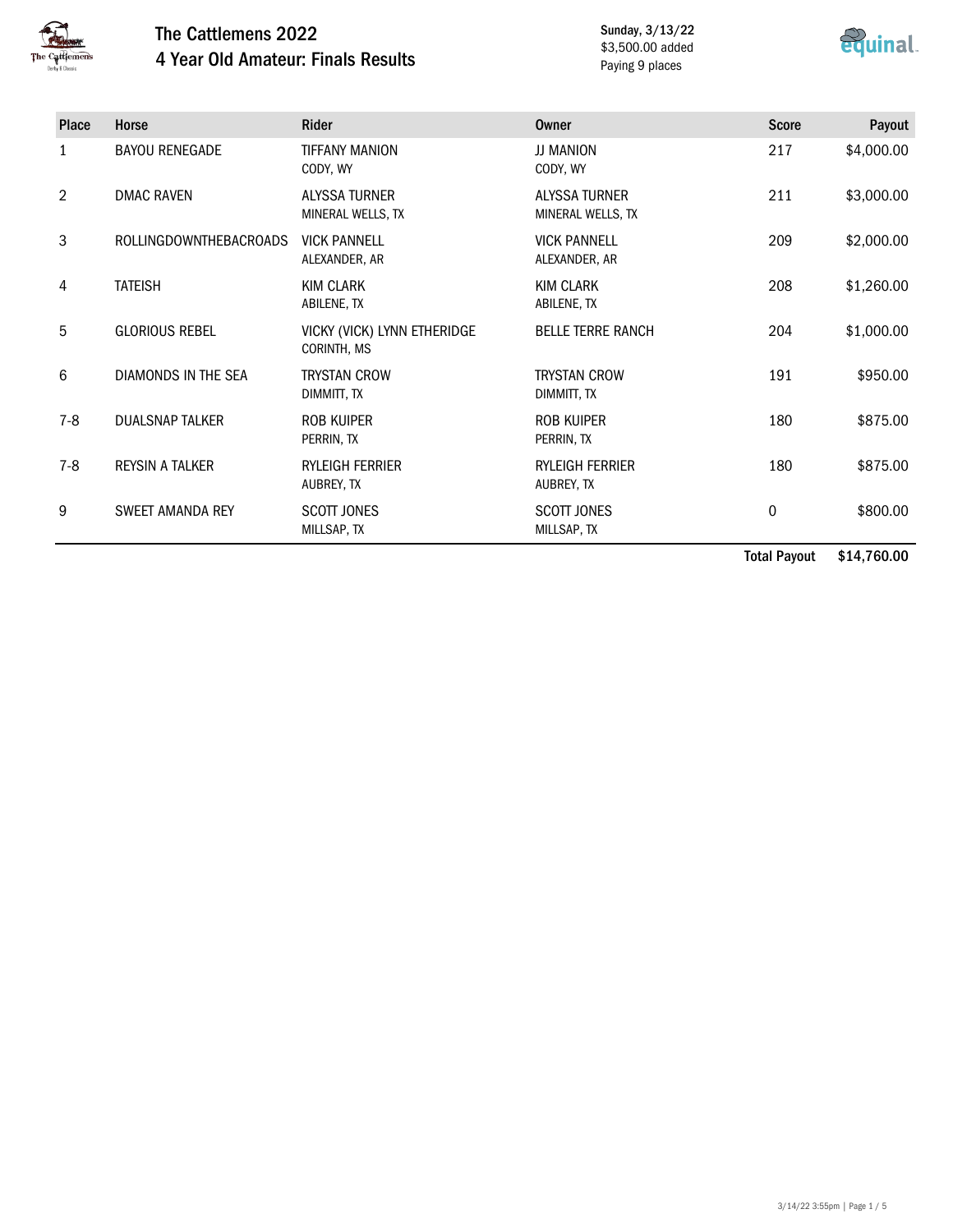

# The Cattlemens 2022 4 Year Old Amateur: Finals: Gelding Results

Sunday, 3/13/22 Paying 3 places



| <b>Place</b> | Horse                  | <b>Rider</b>                         | Owner                                | <b>Score</b>        | Payout     |
|--------------|------------------------|--------------------------------------|--------------------------------------|---------------------|------------|
|              | <b>BAYOU RENEGADE</b>  | TIFFANY MANION<br>CODY, WY           | JJ MANION<br>CODY, WY                | 217                 | \$2,072.70 |
| $2 - 3$      | <b>DUALSNAP TALKER</b> | ROB KUIPER<br>PERRIN, TX             | ROB KUIPER<br>PERRIN, TX             | 180                 | \$1,168.65 |
| $2 - 3$      | REYSIN A TALKER        | <b>RYLEIGH FERRIER</b><br>AUBREY, TX | <b>RYLEIGH FERRIER</b><br>AUBREY, TX | 180                 | \$1,168.65 |
|              |                        |                                      |                                      | <b>Total Payout</b> | \$4,410.00 |

3/14/22 3:55pm | Page 2 / 5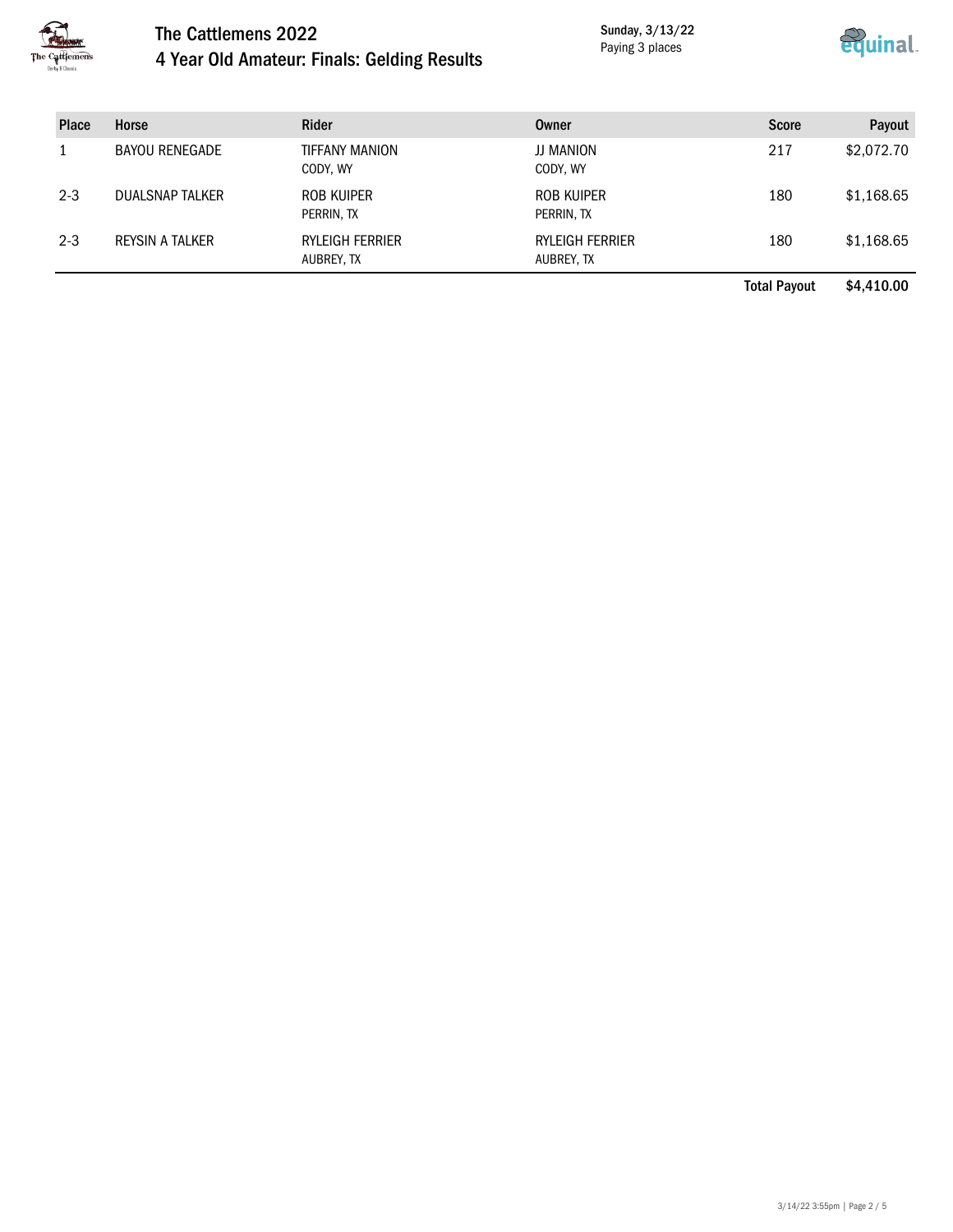

#### The Cattlemens 2022 4 Year Old Amateur: Finals: Senior Results

Sunday, 3/13/22 Paying 3 places



| <b>Place</b> | Horse                  | <b>Rider</b>                               | <b>Owner</b>                         | <b>Score</b> | Payout     |
|--------------|------------------------|--------------------------------------------|--------------------------------------|--------------|------------|
|              | ROLLINGDOWNTHEBACROADS | <b>VICK PANNELL</b><br>ALEXANDER, AR       | <b>VICK PANNELL</b><br>ALEXANDER, AR | 209          | \$2,533.30 |
| 2            | <b>GLORIOUS REBEL</b>  | VICKY (VICK) LYNN ETHERIDGE<br>CORINTH, MS | <b>BELLE TERRE RANCH</b>             | 204          | \$1,778.70 |
| 3            | DUALSNAP TALKER        | ROB KUIPER<br>PERRIN, TX                   | ROB KUIPER<br>PERRIN, TX             | 180          | \$1,078.00 |

Total Payout \$5,390.00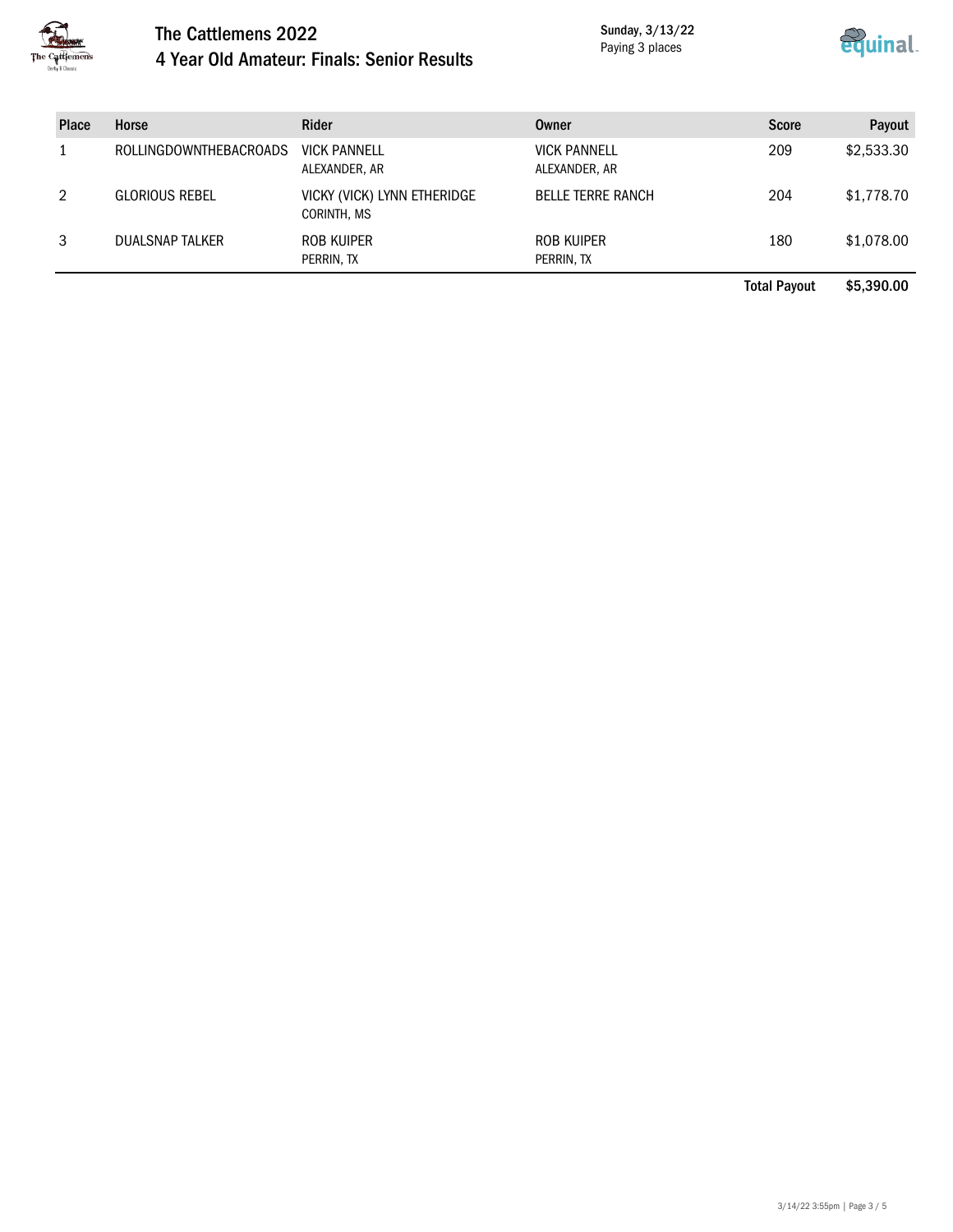





## The Cattlemens 2022 4 Year Old Amateur: Finals: 25,000 LTD (LIFETIME) Results

| <b>Place</b> | <b>Horse</b> | <b>Rider</b> | Owner | Score  | <b>Pavout</b> |
|--------------|--------------|--------------|-------|--------|---------------|
|              |              |              | Total | ™ayout | \$0.00        |